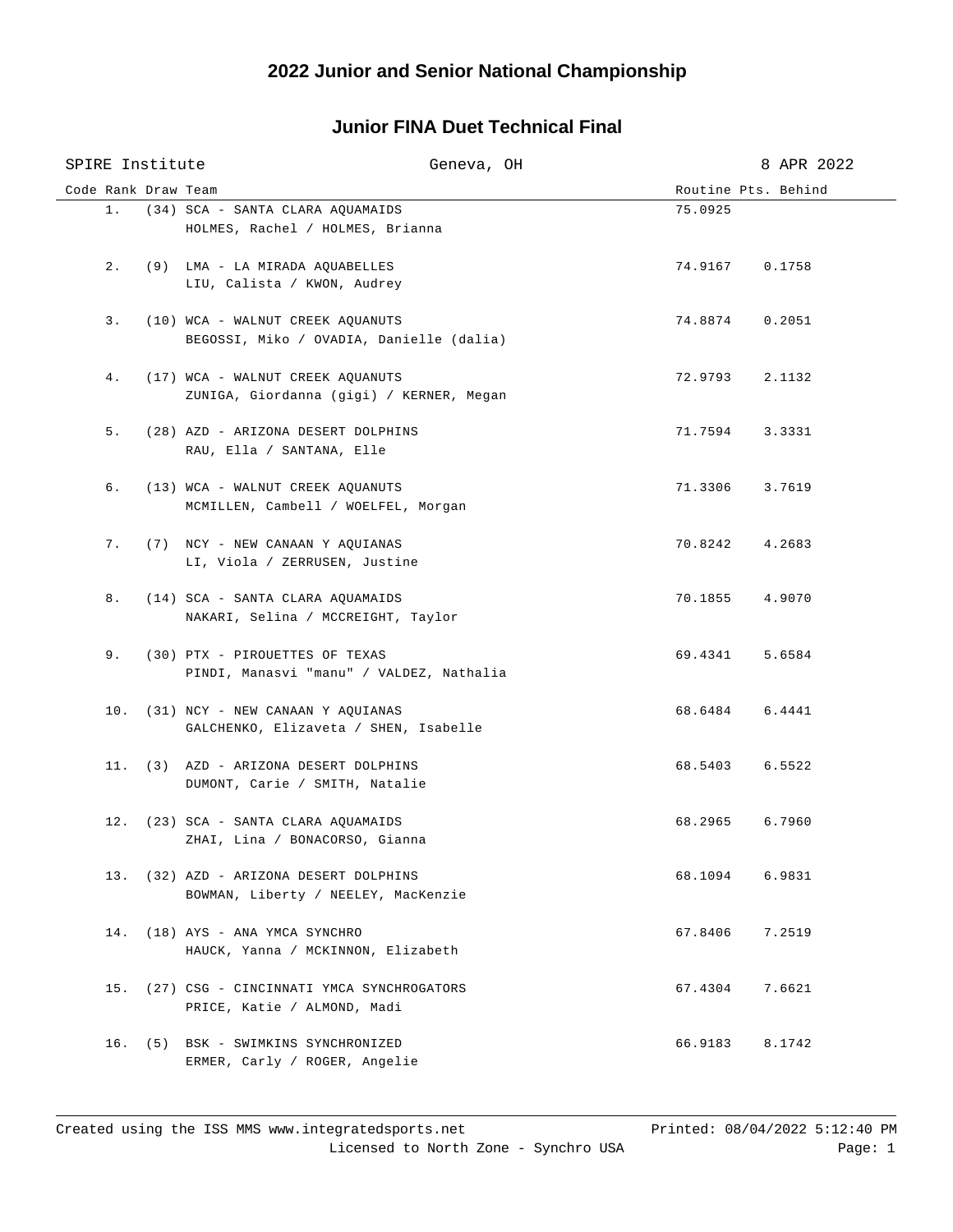## **Junior FINA Duet Technical Final**

| SPIRE Institute     |  | Geneva, OH                                                                  |                     | 8 APR 2022 |
|---------------------|--|-----------------------------------------------------------------------------|---------------------|------------|
| Code Rank Draw Team |  |                                                                             | Routine Pts. Behind |            |
|                     |  | 17. (6) AYS - ANA YMCA SYNCHRO                                              | 66.8970 8.1955      |            |
|                     |  | CORDIO, Rachel / SHARON, Lia                                                |                     |            |
|                     |  |                                                                             |                     |            |
|                     |  | 18. (35) PTX - PIROUETTES OF TEXAS<br>CHU, Haley / KIM, Erin                | 66.4282 8.6643      |            |
|                     |  |                                                                             |                     |            |
|                     |  | 19. (19) FCS - HOUSTON SYNCHROSTARS                                         | 66.4038 8.6887      |            |
|                     |  | CHIU, Rebekah / LEVARO, Sarah                                               |                     |            |
|                     |  |                                                                             |                     |            |
|                     |  | 20. (33) NVN - NORTHERN VIRGINIA NEREIDS                                    | 65.8605 9.2320      |            |
|                     |  | EVANS, Rikki / LARRAIN, Eva                                                 |                     |            |
|                     |  | 21. (22) CSG - CINCINNATI YMCA SYNCHROGATORS                                | 65.5492 9.5433      |            |
|                     |  | BURNS, Alison / EHRHARDT, Madelyn                                           |                     |            |
|                     |  |                                                                             |                     |            |
|                     |  | 22. (12) PTX - PIROUETTES OF TEXAS                                          | 65.4091 9.6834      |            |
|                     |  | HOGG, Ashley / GLOWACKI, Paige                                              |                     |            |
|                     |  |                                                                             |                     |            |
|                     |  | 23. (8) IMS - IMAGINE SYNCHRO<br>FROST, Zoe / VASILCHENKO, Daria            | 64.8957 10.1968     |            |
|                     |  |                                                                             |                     |            |
|                     |  | 24. (1) SND - SOUTHERN NEVADA DESERT MERMAIDS                               | 64.6094 10.4831     |            |
|                     |  | BELL, Kyla / ZURNACHYAN, Alla                                               |                     |            |
|                     |  |                                                                             |                     |            |
|                     |  | 25. (16) FCS - HOUSTON SYNCHROSTARS                                         | 64.3468 10.7457     |            |
|                     |  | HUO, Emily / HUO, Emma                                                      |                     |            |
|                     |  | 26. (26) NCY - NEW CANAAN Y AQUIANAS                                        | 64.2876 10.8049     |            |
|                     |  | STEWART, Cameron / MATHEWS, Alexandra                                       |                     |            |
|                     |  |                                                                             |                     |            |
|                     |  | 27. (11) CSG - CINCINNATI YMCA SYNCHROGATORS                                | 64.2750 10.8175     |            |
|                     |  | OLSON, Maria / FULLEN, Catherine                                            |                     |            |
|                     |  | 28. (15) PWS - PACIFIC WAVES SYNCHRO                                        | 64.0043             | 11.0882    |
|                     |  | ROBINSON, Emily / KIZIS, Lisa                                               |                     |            |
|                     |  |                                                                             |                     |            |
|                     |  | 29. (20) MST - M SYNCHRONIZED SWIM TEAM                                     | 62.9288             | 12.1637    |
|                     |  | CHOI, Madelyn / CHOI, Irene                                                 |                     |            |
|                     |  |                                                                             |                     |            |
|                     |  | 30. (24) CSW - CHARLOTTESVILLE SWANS<br>CONNOLLY, Maggie / ELHART, Courtney | 62.9156             | 12.1769    |
|                     |  |                                                                             |                     |            |
| 31.                 |  | (25) AYA - AUSTIN ANGELFISH                                                 | 61.6852             | 13.4073    |
|                     |  | KIM, Emma / ZOU, Reina                                                      |                     |            |
|                     |  |                                                                             |                     |            |
| 32.                 |  | (2) CSG - CINCINNATI YMCA SYNCHROGATORS                                     | 61.3207             | 13.7718    |
|                     |  | CHEYNE, Megan / STACY, Ashlynn                                              |                     |            |